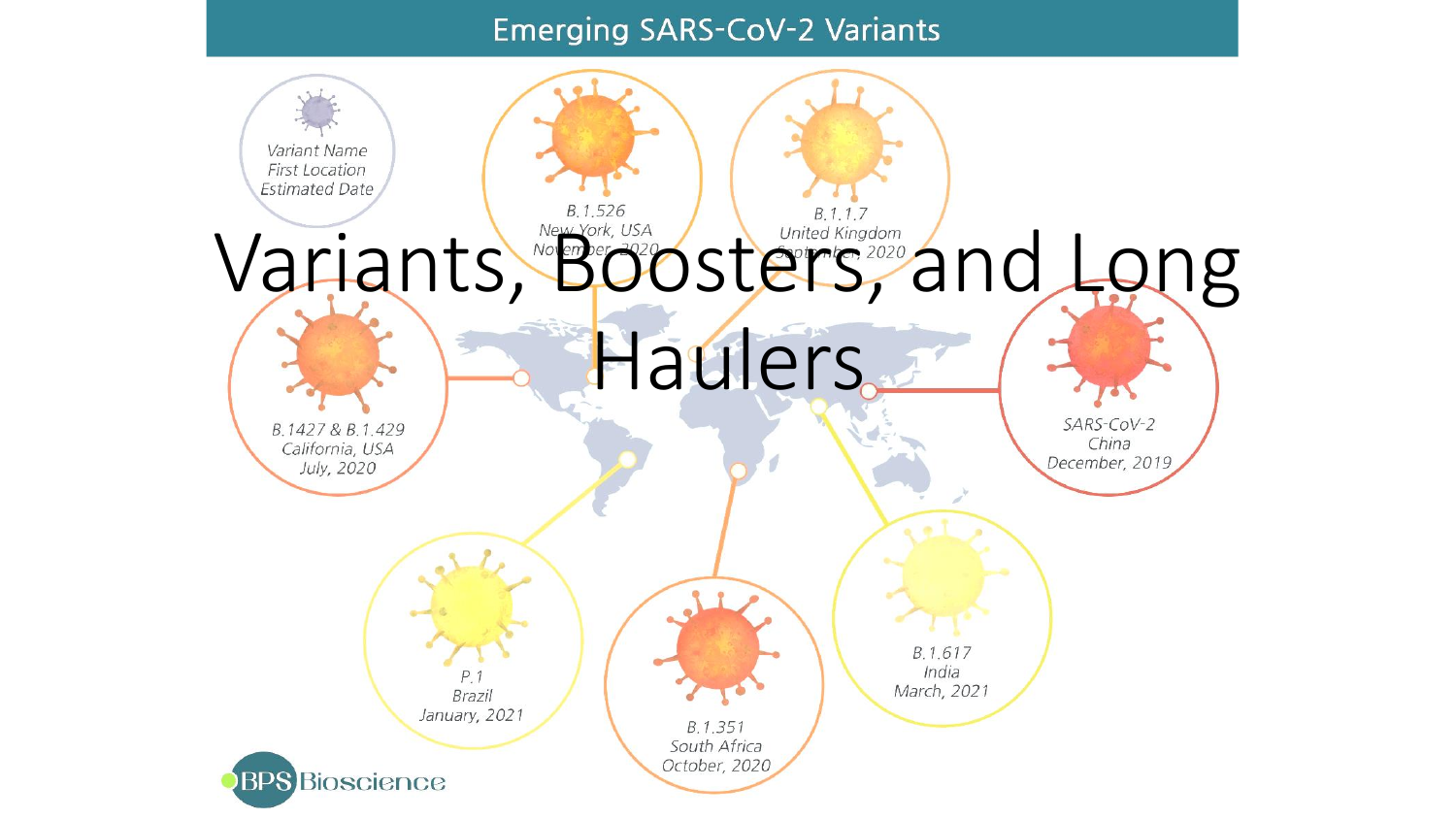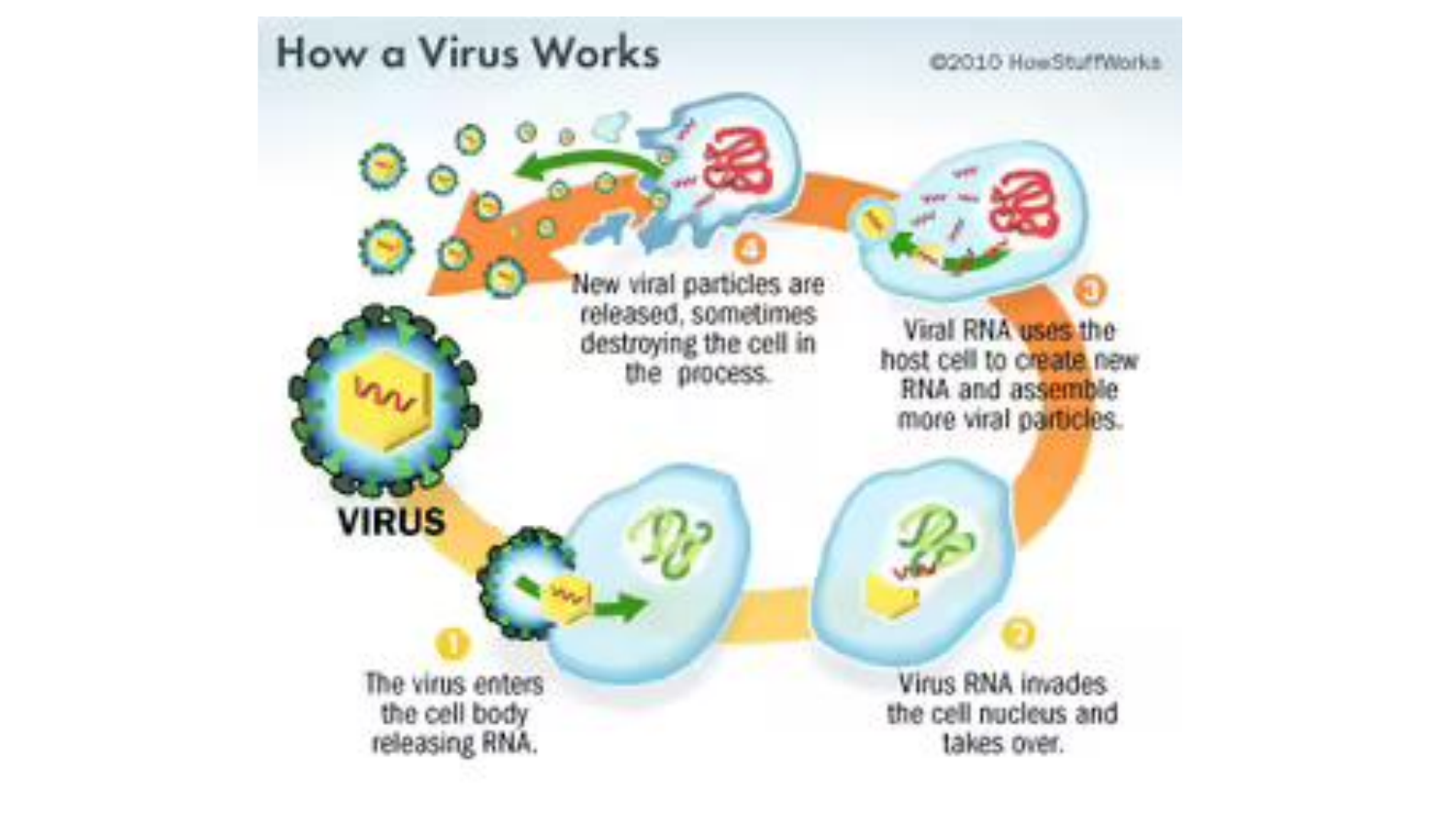## **Definitions**

- **Mutation:** A mutation refers to a single change in a virus's genome (genetic code).
	- Mutations happen very frequently, but only sometimes change the characteristics of the virus.
	- The world's longest Covid sufferer had the virus for nearly 11 months during which time it mutated 40 times, using her as a "*gym*" to get fitter, scientists have discovered.
	- Since it emerged in 2019, more than 1,500 mutations detected from time the SARS-CoV-2 emerged in China
- **Variant:** A variant is a viral genome (genetic code) that may contain one or more mutations.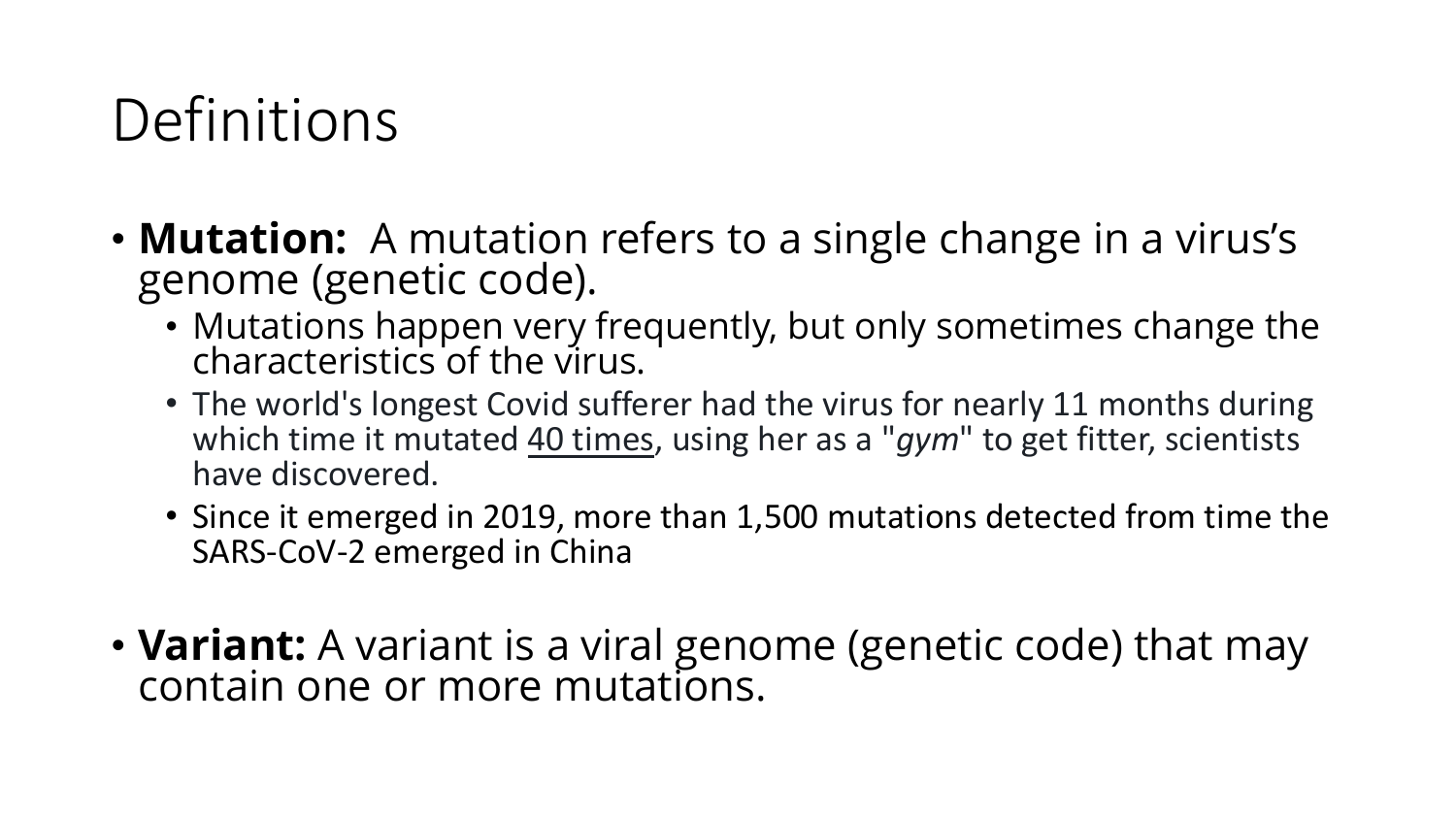#### Variants

- Many mutations don't have any effect on the virus
	- Infectiousness
	- Symptoms
	- Outcomes
- Some mutations that can become a variant and may have affects on the virus, like being more infectious (Delta)
	- Some variants are "*of interest*"
	- Some variants are "*of concern*"
- The more people infected creates more opportunities for mutations and eventual variants to emerge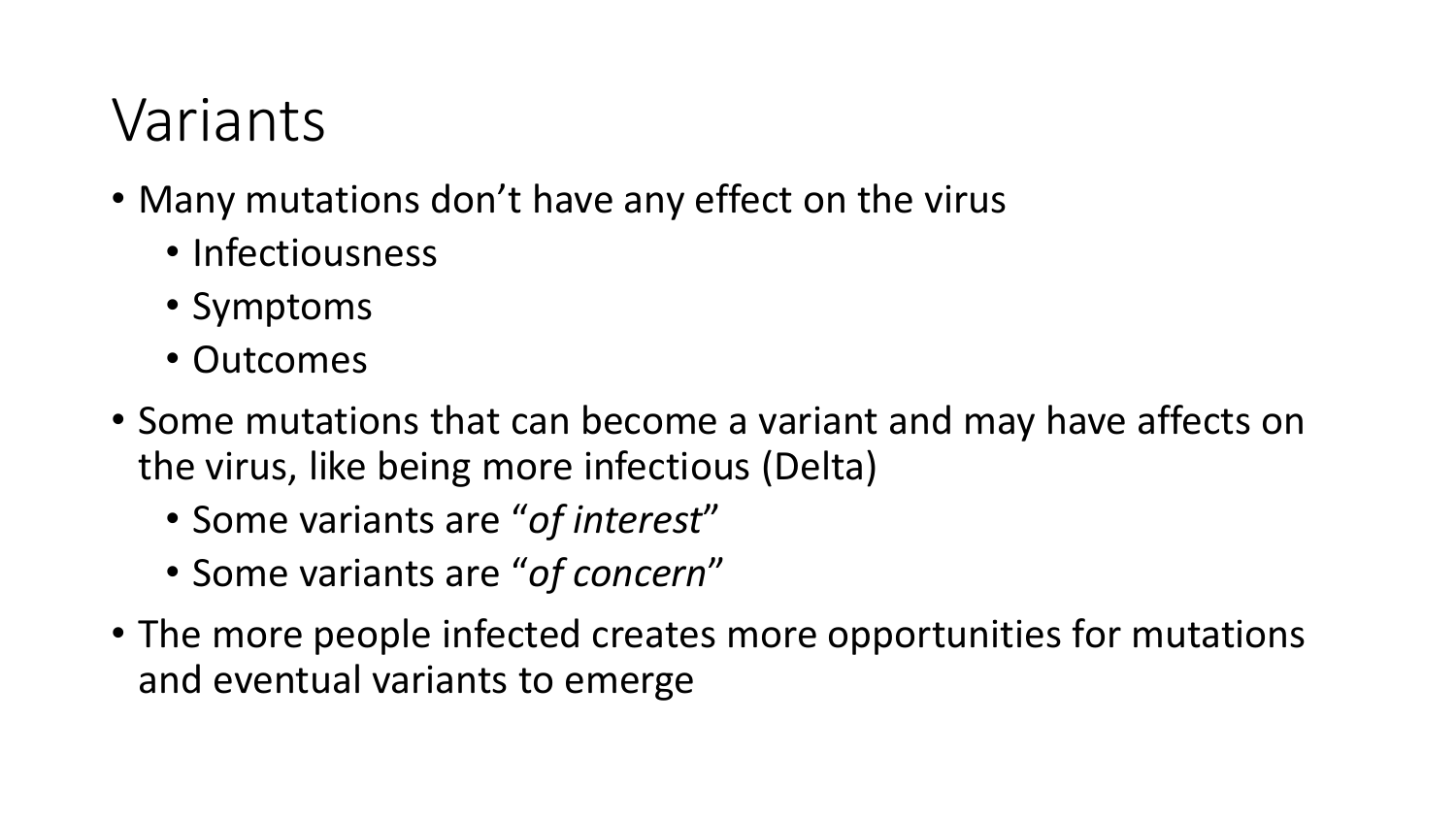#### **Variants of concern**

**B.1.1.7** 

Detected: September 2020 **Location of first** detection: UK Why it's concerning: Spreads more easily and could increase death rate

Alpha Andrew Beta Gamma Andrew Delta **B.1.351** 

> **Detected:** August 2020 **Location of first** detection: South Africa Why it's concerning: Spreads more easily and some vaccines may be less effective against it

Detected: December 2020 **Location of first** detection: Brazil Why it's concerning: Spreads more easily and some vaccines may be less effective against it

**P.1** 

**B.1.617** Detected: October 2020 **Location of first** detection: India Why it's concerning: Early studies show it spreads more easily

wellcome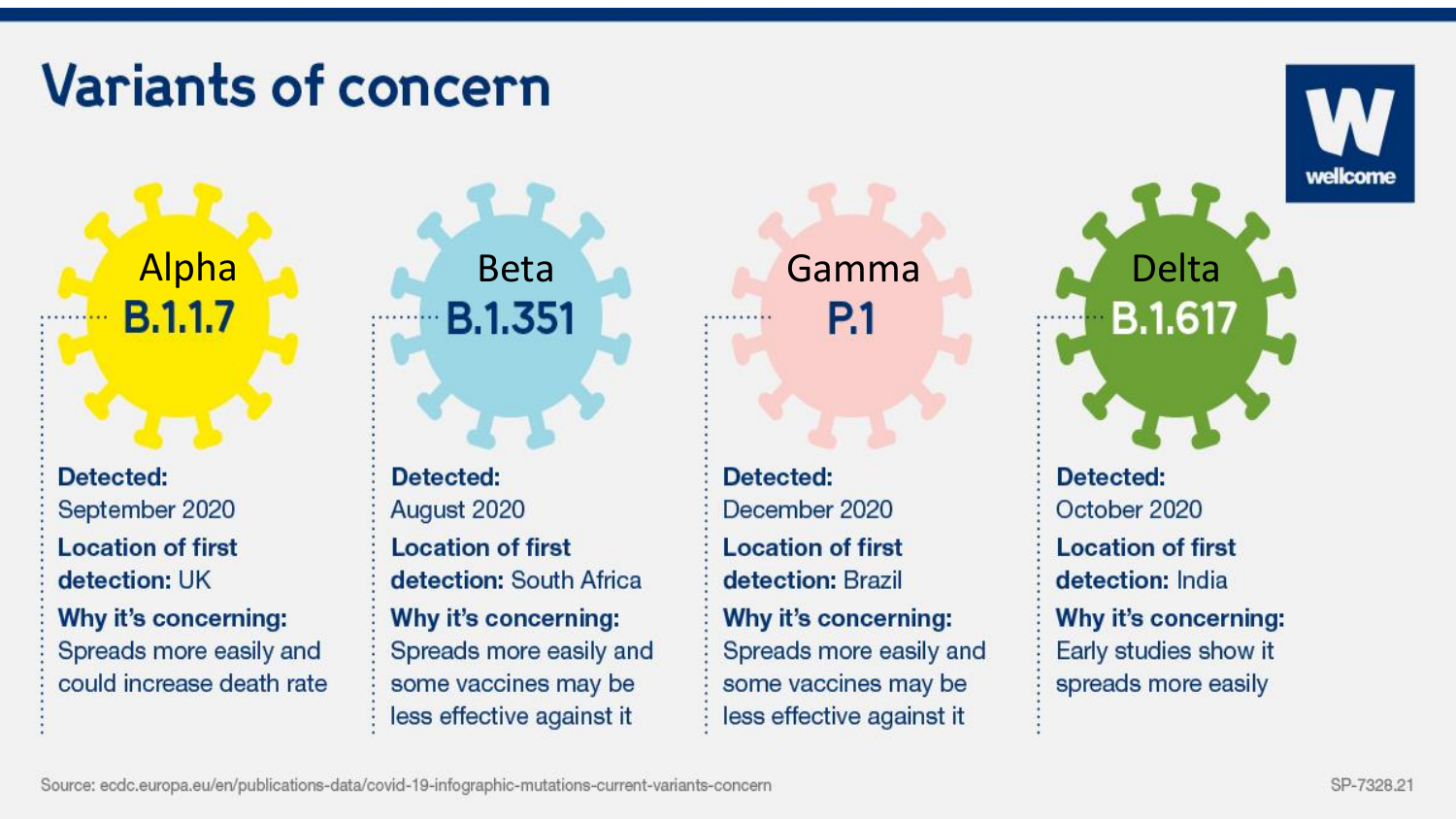#### Boosters



- A COVID booster shot is an additional dose of a vaccine given after the protection provided by the original shot(s) has begun to decrease over time.
- Typically, you would get a booster after the immunity from the initial dose(s) naturally starts to wane.
- The booster is designed to help people maintain their level of immunity for longer.
- MMR (Measles, Mumps, Rubella) 2 vaccinations
- DTaP (Diphtheria, Tetanus & acellular Pertussis) 5 vaccinations
- Hepatitis B 3 vaccinations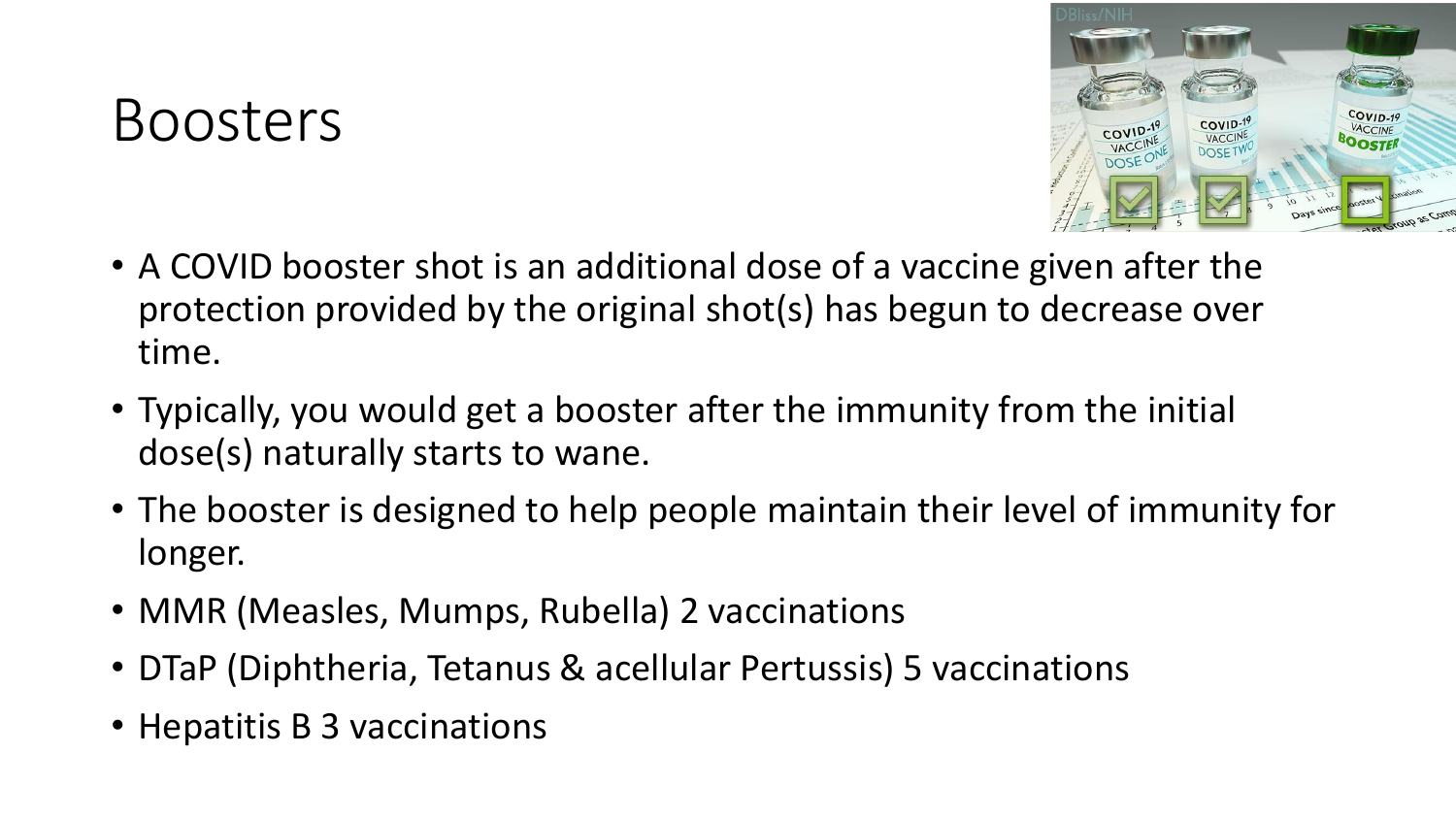#### Who can get a third dose of a COVID-19 vaccine?

- Older adults and 50–64-year-old people with medical conditions
- Residents aged 18 years and older of **long-term care settings** should get a booster shot of Pfizer-BioNTech vaccine.
- People aged 18–49 years with **underlying medical conditions** may get a booster shot of Pfizer-BioNTech vaccine based on their individual benefits and risks.
- People aged 18–64 years at **increased risk for COVID-19 exposure and transmission because of occupational or institutional setting** may get a booster shot of Pfizer-BioNTech vaccine based on their individual benefits and risks.
- As always, if you are not sure, speak with your medical provider.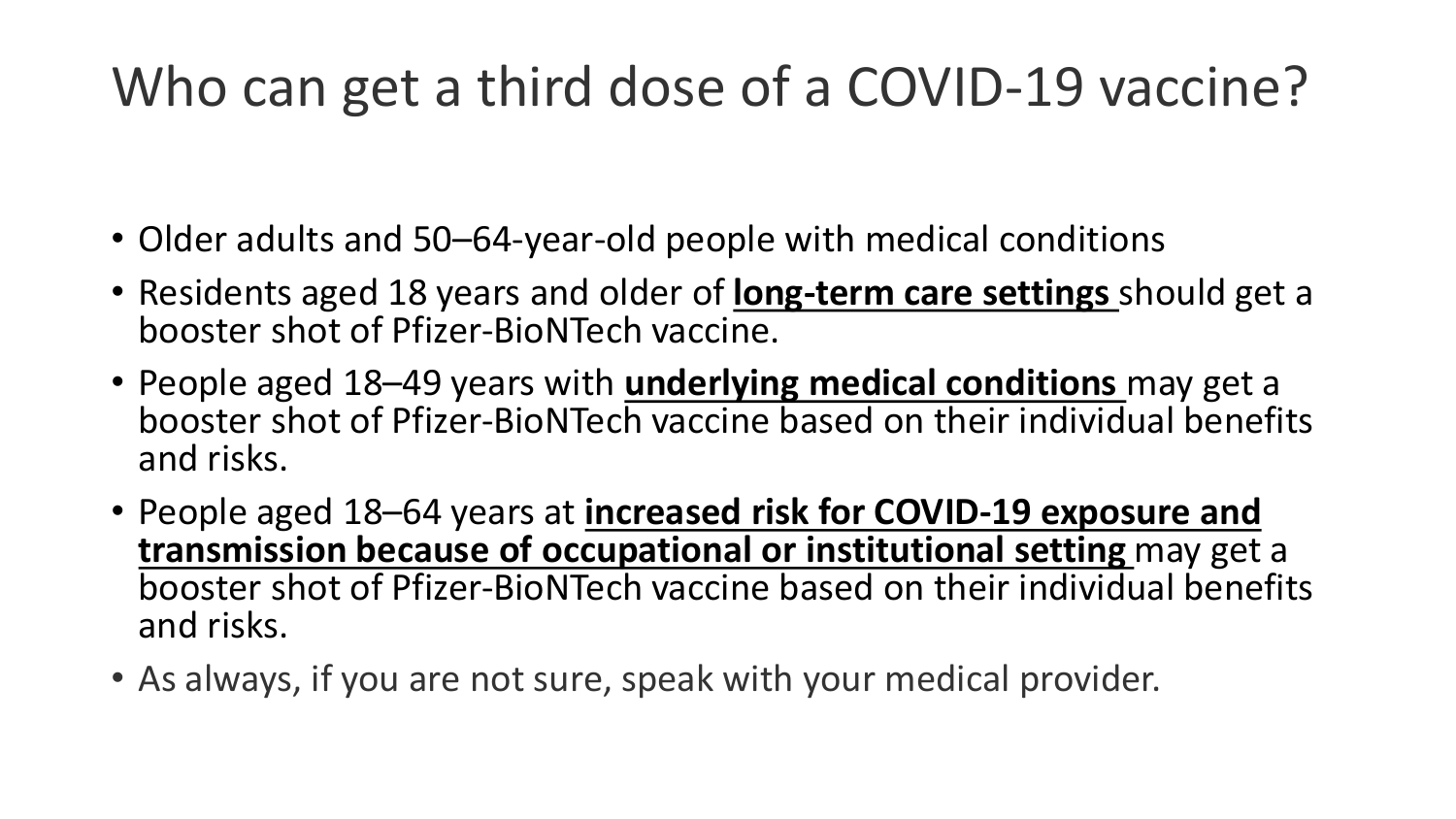# The Flu vaccine and Covid Vaccine

- Influenza season has started and will run into May 2022.
- Recommendation is to be vaccinated by the end of October 2021
- Yes, the COVID-19 vaccine and the Influenza vaccine can be administered at the same time
	- Different injection sites

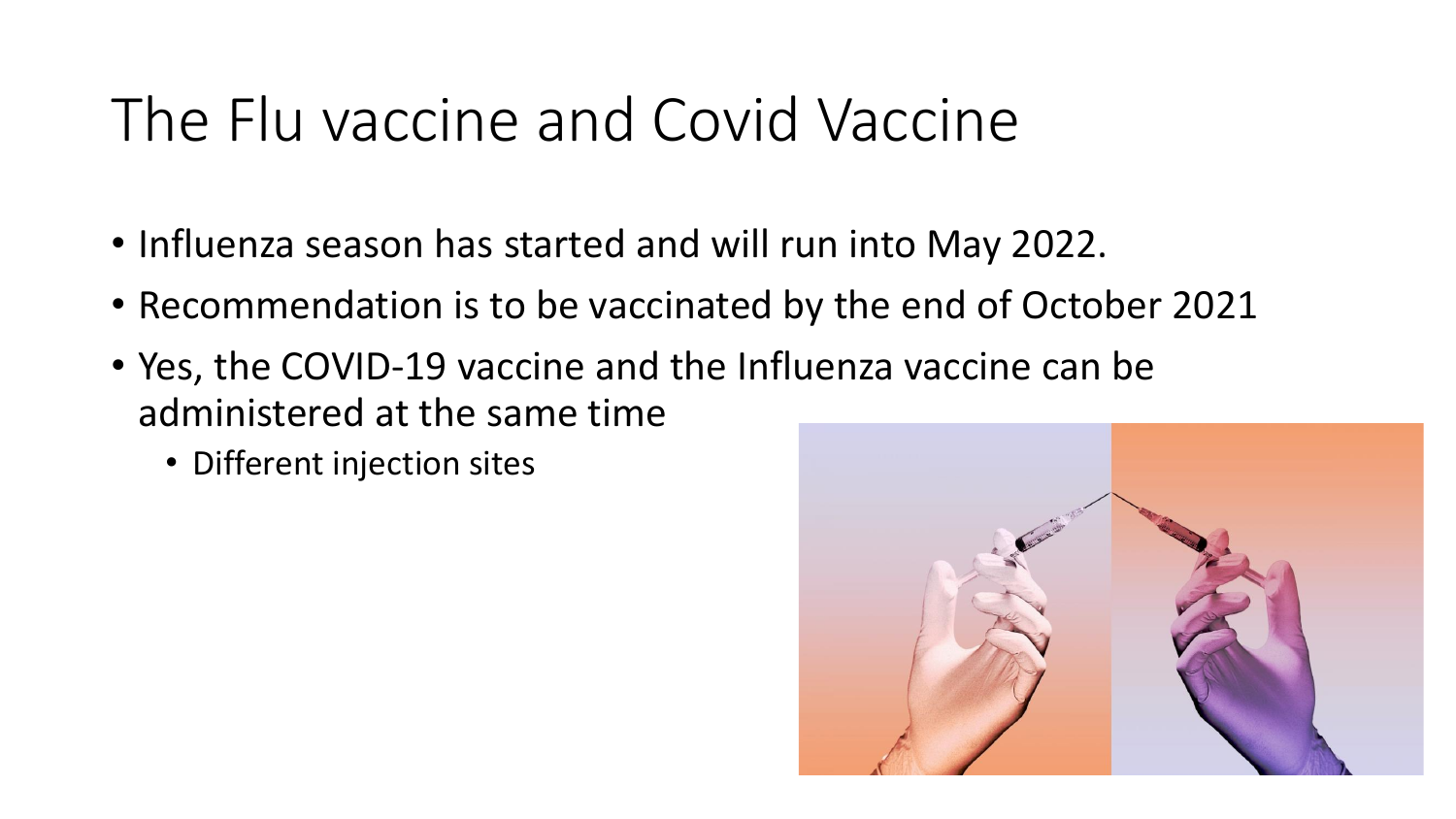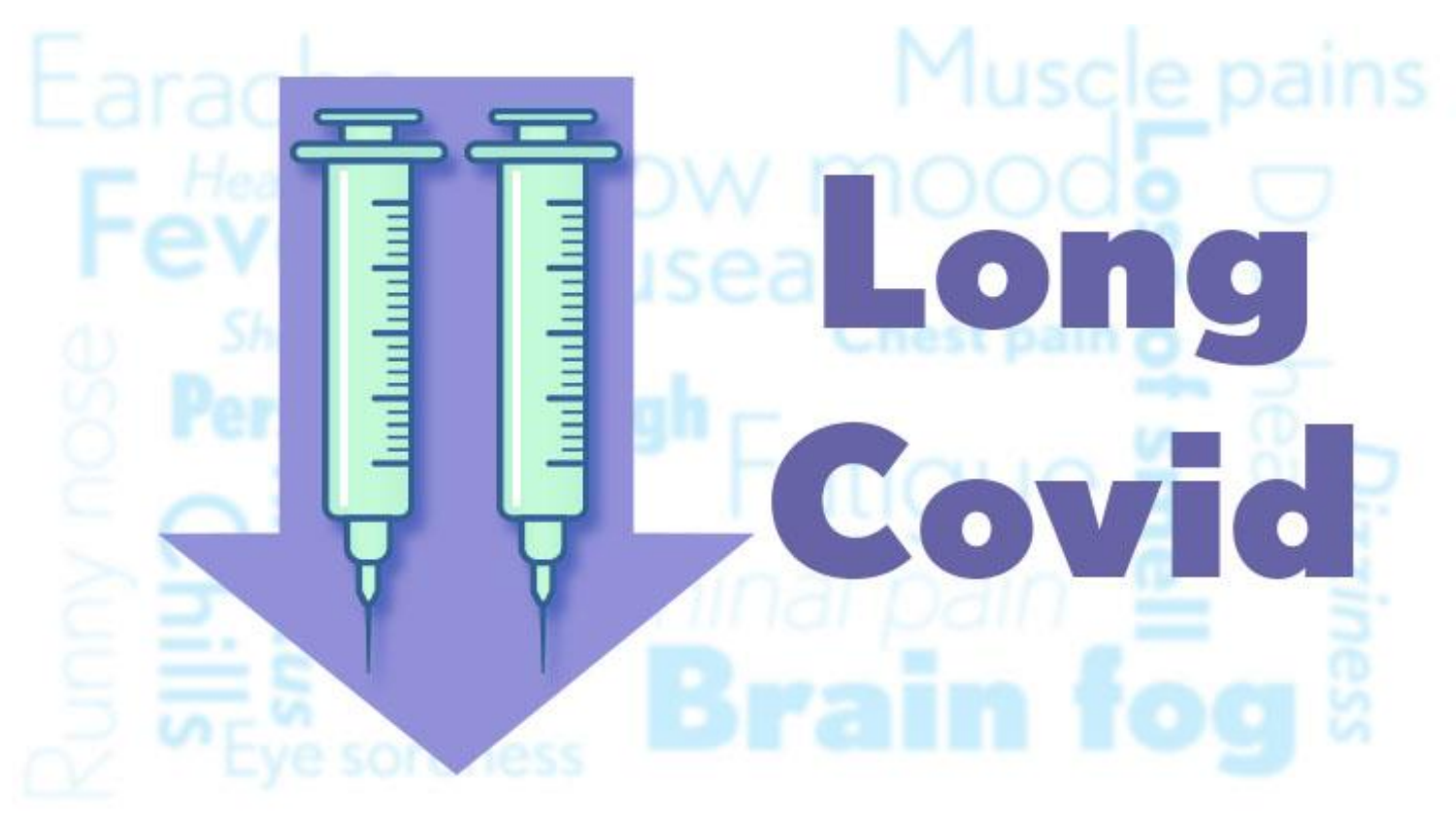## One of the first studies

- In the first study, the *Lancet's* analyzed survey responses from 3,762 COVID-19 survivors from 56 countries who still had symptoms 28 days after becoming ill.
- **Affected organ systems included:** systemic; neuropsychiatric; cardiovascular; dermatologic; gastrointestinal; pulmonary and respiratory; immunologic and autoimmune; musculoskeletal; reproductive, genitourinary, and endocrine; and head, ear, eye, nose, and throat.
- Basically, every organ and system in the body can be affected by covid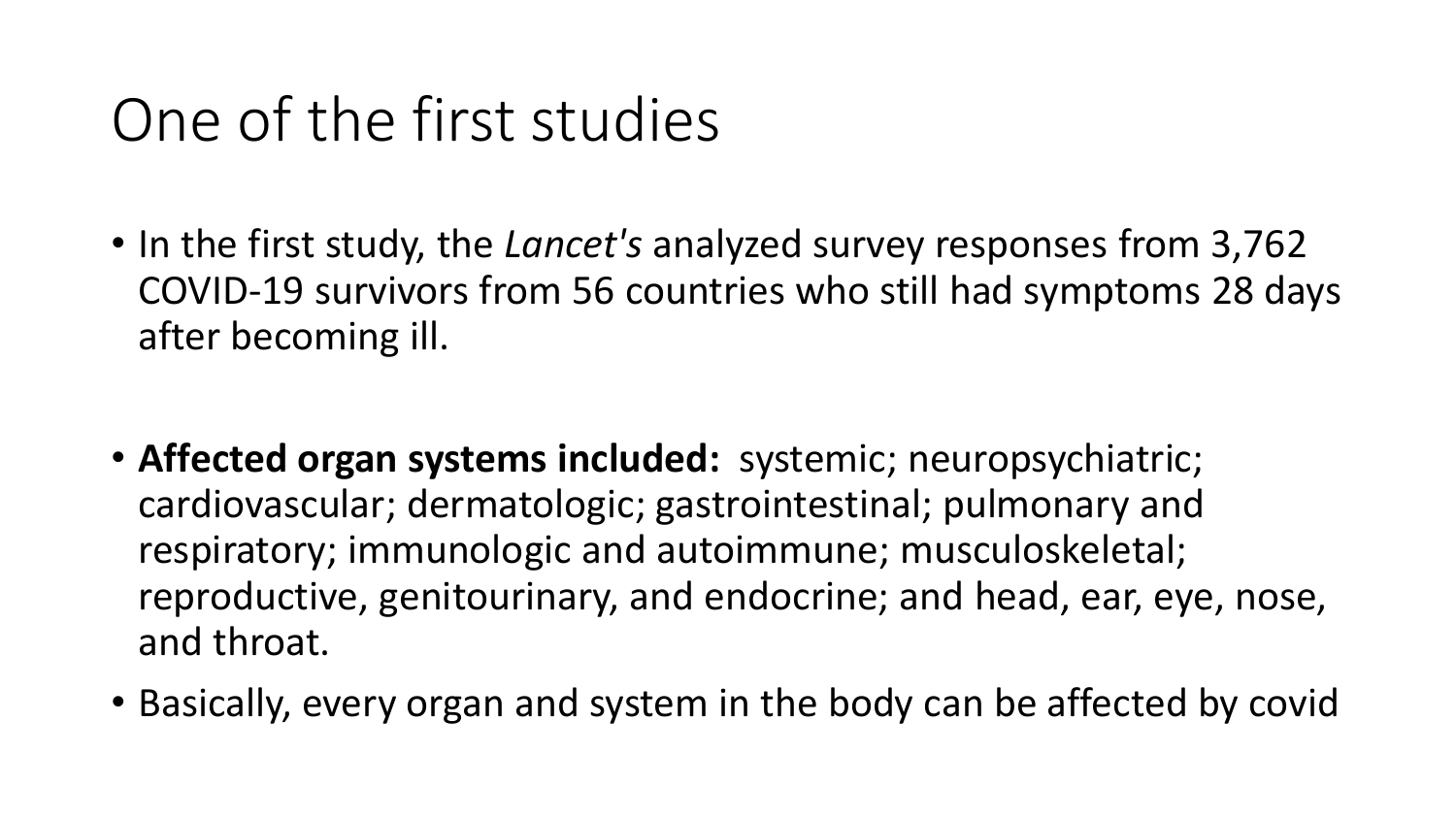# Signs and Symptoms

- After 6 months, the most common symptoms included:
	- fatigue,
	- malaise after exertion,
	- cognitive problems, or "*brain fog*" which affected about 88%
- A 33-50% of respondents reported:
	- insomnia and other sleep problems
	- heart palpitations and rapid heartbeat,
	- muscle aches and joint pain,
	- shortness of breath, and dizziness and vertigo.
- Overall, 85.9% of participants had relapses,
- Triggered by exercise, physical or mental activity, and stress
- 86.7% reported fatigue
- **Nearly a third** of those patients had no symptoms during their original infection.
- A **[study from the University of](https://jamanetwork.com/journals/jamanetworkopen/fullarticle/2776560) Washington** published in February found that 32.7% of COVID-19 **outpatients** developed long-haul symptoms
- 31.3% of hospitalized patients became long haulers.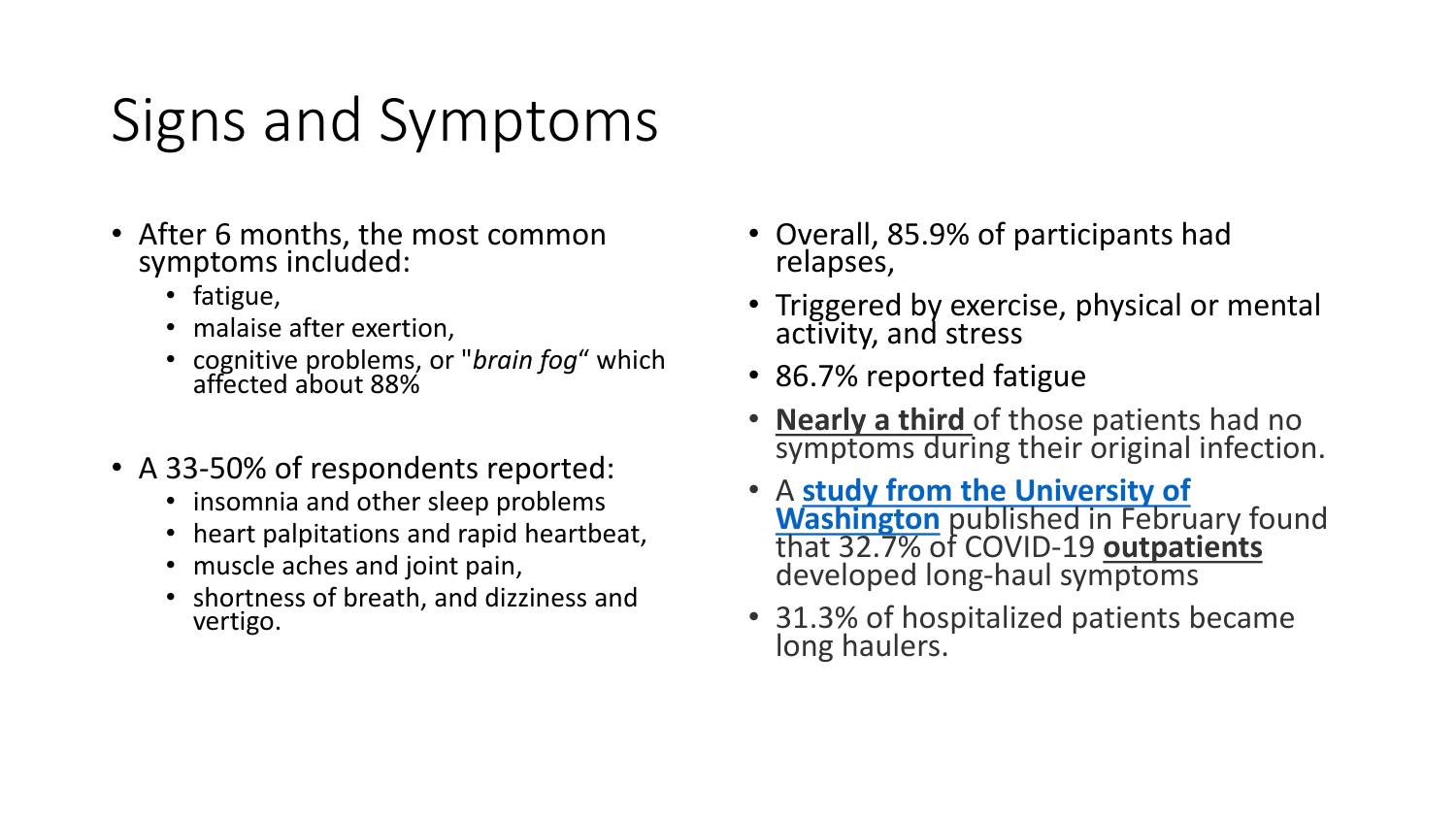### Other issues

- Mental health problems can arise from grief and loss, unresolved pain or fatigue, or from post-traumatic stress disorder (PTSD) after treatment in the intensive care unit (ICU).
- Some are minor, but other people may need continuing care and even readmission to the hospital.
- Researchers found that after infection, the insulin-producing cells of the pancreas started acting strangely.
	- Leaving some with diabetes